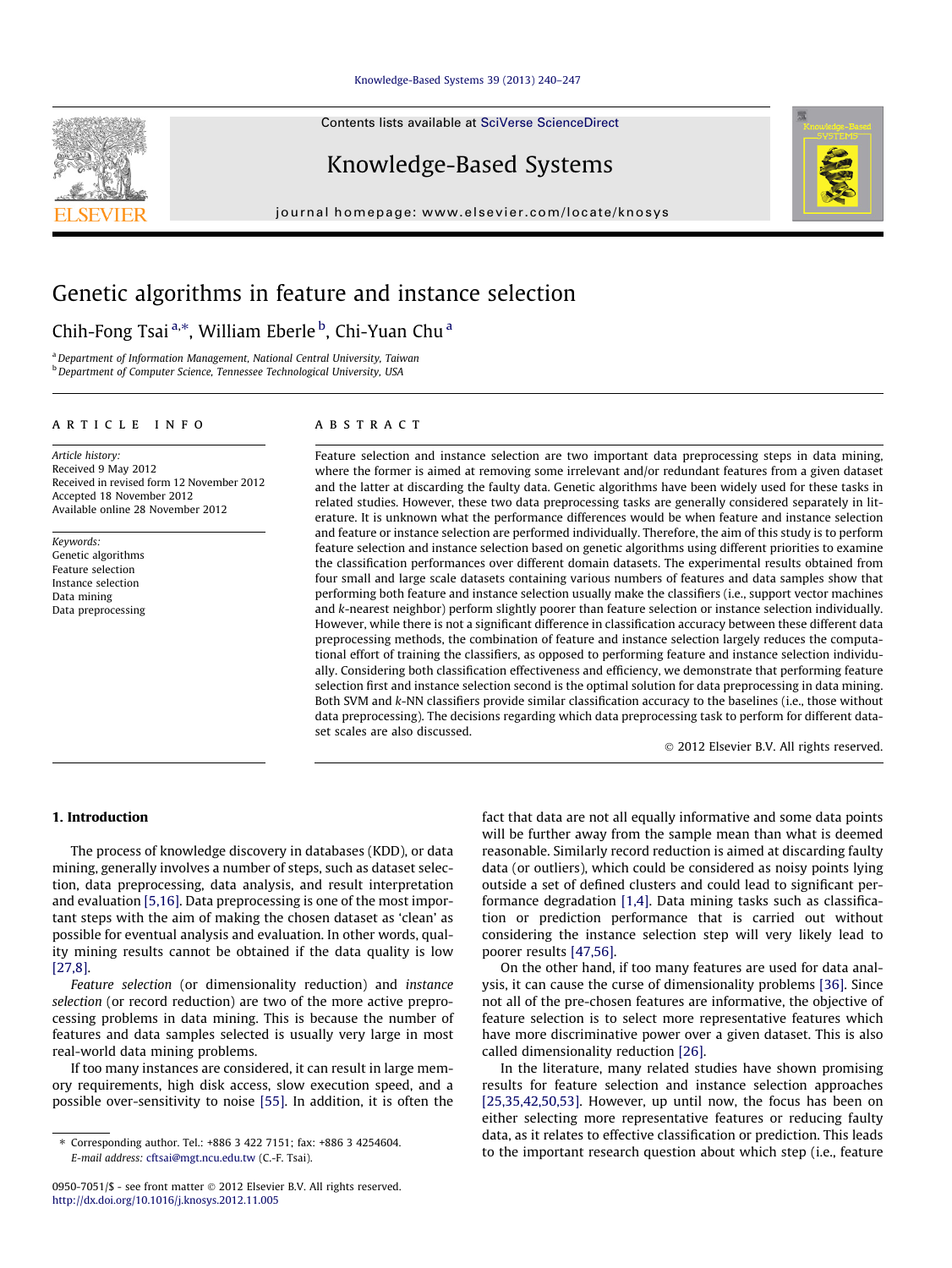selection or instance selection) should be performed first when both steps are critical to improving the mining performance. For many relevant and large scale datasets, both data preprocessing steps need to be performed. This is because in many domain problems there is usually no exact agreed upon number of variables, and all of those collected for a specific domain may not be informative. Furthermore, some data samples in a given large dataset may be regarded as noisy. Therefore, feature selection and instance selection should both be considered in order to develop a more effective model [\[17,11\].](#page--1-0)

Genetic algorithms (GAs) comprise one of the most widely used techniques for feature and instance selection, and can improve the performance of data mining algorithms [\[12,14,39,37,46,51,52\]](#page--1-0). In particular, Cano et al. [\[7\]](#page--1-0) have shown that better results can be obtained with GAs than with many traditional and non-evolutionary instance selection methods in terms of better instance selection rates and higher classification accuracy. Moreover, GAs have been shown to be suitable for large-scale feature selection problems [\[33\].](#page--1-0)

However, very few consider feature selection and instance selection together using a GA over a given dataset. For example, given a dataset D containing m dimensional features and i data samples, using feature selection and instance selection as the first and second preprocessing steps respectively, will lead to  $D_1$  containing *n* dimensional features and *j* data samples (where  $0 \le n \le m$  and  $0 \leq j \leq i$ ). On the other hand, if the operations are performed in reverse order, different results can be obtained.

The aim of this study is to perform feature selection and instance selection based on genetic algorithms using different priorities and to examine the classification performances over different domain datasets. In addition, the results will be compared, where a dataset is created without considering both data preprocessing steps, by feature selection only, and a dataset by instance selection only.

The rest of this paper is organized as follows. Section 2 describes the concept of feature selection and instance selection. In addition, genetic algorithms are overviewed in terms of data preprocessing. Section [3](#page--1-0) presents the research design and experimental results. Finally, some conclusions are offered in Section [4.](#page--1-0)

#### 2. Literature review

#### 2.1. Feature selection

The number of features (or variables) collected in a dataset is usually relatively large (i.e., the curse of dimensionality) and not all of these features are informative or can provide high discriminative power [\[43\].](#page--1-0) The aim of feature selection is to remove the irrelevant and/or redundant features from the chosen dataset, thereby improving the performance of the classification and/or clustering algorithms. In addition, for a specific a dataset, feature selection can help analysts understand which features are important as well as how they are related.

Feature selection can be defined as the process of choosing a minimum subset of  $m$  features from the original dataset of  $n$  features  $(m < n)$ , so that the feature space (i.e. the dimensionality) is optimally reduced according to the following evaluation criteria [\[10\]:](#page--1-0)

- the classification accuracy does not significantly decrease; and
- the resulting class distribution, given only the values for the selected features, is as close as possible to the original class distribution, given all features.

A feature selection algorithm usually consists of four steps: subset generation, subset evaluation, stopping criterion, and result validation [\[10\].](#page--1-0) Subset generation is a search procedure which generates subsets of features for evaluation. Each subset generated is evaluated by some specific evaluation criterion and compared with the previous best one with respect to this criterion. If a new subset is found to be better, then the previous best subset is replaced by the new subset.

The interested reader can refer to Kudo and Sklansky [\[33\]](#page--1-0) and Guyon and Elisseeff [\[26\]](#page--1-0) for more information.

#### 2.2. Instance selection

Wilson and Martinez [\[55\]](#page--1-0) found that one problem with using the original data points is that there may not be any located at the precise points that would make for the most accurate and concise concept description. Therefore, the aim of instance selection, or record reduction, is to reduce the size of a dataset while still maintaining the integrity of the original dataset. In some cases, generalization accuracy can increase when noisy instances are removed and when decision boundaries are smoothed to more closely match the true underlying function.

These instances can also be regarded as outliers (or bad data). Specifically, outliers are those data points which are highly unlikely to occur given a model of the data. One approach to performing this task is to calculate the distances to neighboring data points by implementing a clustering algorithm [\[21\].](#page--1-0)

Instance selection can be defined as follows. Let  $X_i$  be an instance where  $X_i = (X_{i1}, X_{i2}, \ldots, X_{im}, X_{ic})$  meaning that  $X_i$  is represented by *m*-dimensional features and  $X_i$  belongs to class c given by  $X_i$ . Then, assume that there is a training set TR which consists of M instances and a testing set TS composed of N instances. If  $S \subseteq TR$  is the subset of selected samples that are produced by some instance selection algorithm, then we can classify a new pattern  $T$  from  $TS$ over the instances of S.

The interested reader can refer to Reinartz [\[47\],](#page--1-0) Liu and Motoda [\[40\],](#page--1-0) Jankowski and Grochowski [\[30\]](#page--1-0) and Grochowski and Jankowski [\[24\]](#page--1-0) for more information.

#### 2.3. Genetic algorithms

The main idea behind the evolutionary algorithms (EAs) is derived from Darwin's theory of evolution arising from natural selection, of which genetic algorithms (GA) are one example. The basic idea of a GA is that you have a population of strings (called chromosomes), which encode candidate solutions (called individuals) to an optimization problem. In general, the genetic information (i.e., chromosome) is represented by a bit string (such as binary strings of 0s and 1s), and sets of bits encode the solution. Genetic operators are then applied to the individuals of the population for the next generation (i.e., a new population of individuals). There are two main genetic operators: crossover and mutation. Crossover creates two offspring strings from two parent strings by copying selected bits from each parent, whereas mutation randomly changes the value of a single bit (with small probability). In addition, a fitness function is used to measure the quality of an individual in order to increase the probability that the single bit can survive throughout the evolutionary process. Moreover, a GA can deal with large search spaces efficiently, and hence has less chance to arrive at a local optimal solution than other algorithms [\[22,15\]](#page--1-0).

GAs have been tested on a number of domains for solving the feature and instance selection problems individually, such as Aydogan et al. [\[3\]](#page--1-0), Das et al. [\[9\],](#page--1-0) Pedrycz and Syed Ahmad [\[41\],](#page--1-0) and Ratta et al. [\[45\]](#page--1-0) for feature selection and Garcia et al. [\[18,19\],](#page--1-0) Garcia-Pedrajas and Perez-Rodriguez [\[20\],](#page--1-0) and Triguero et al. [\[49\]](#page--1-0) for instance selection.